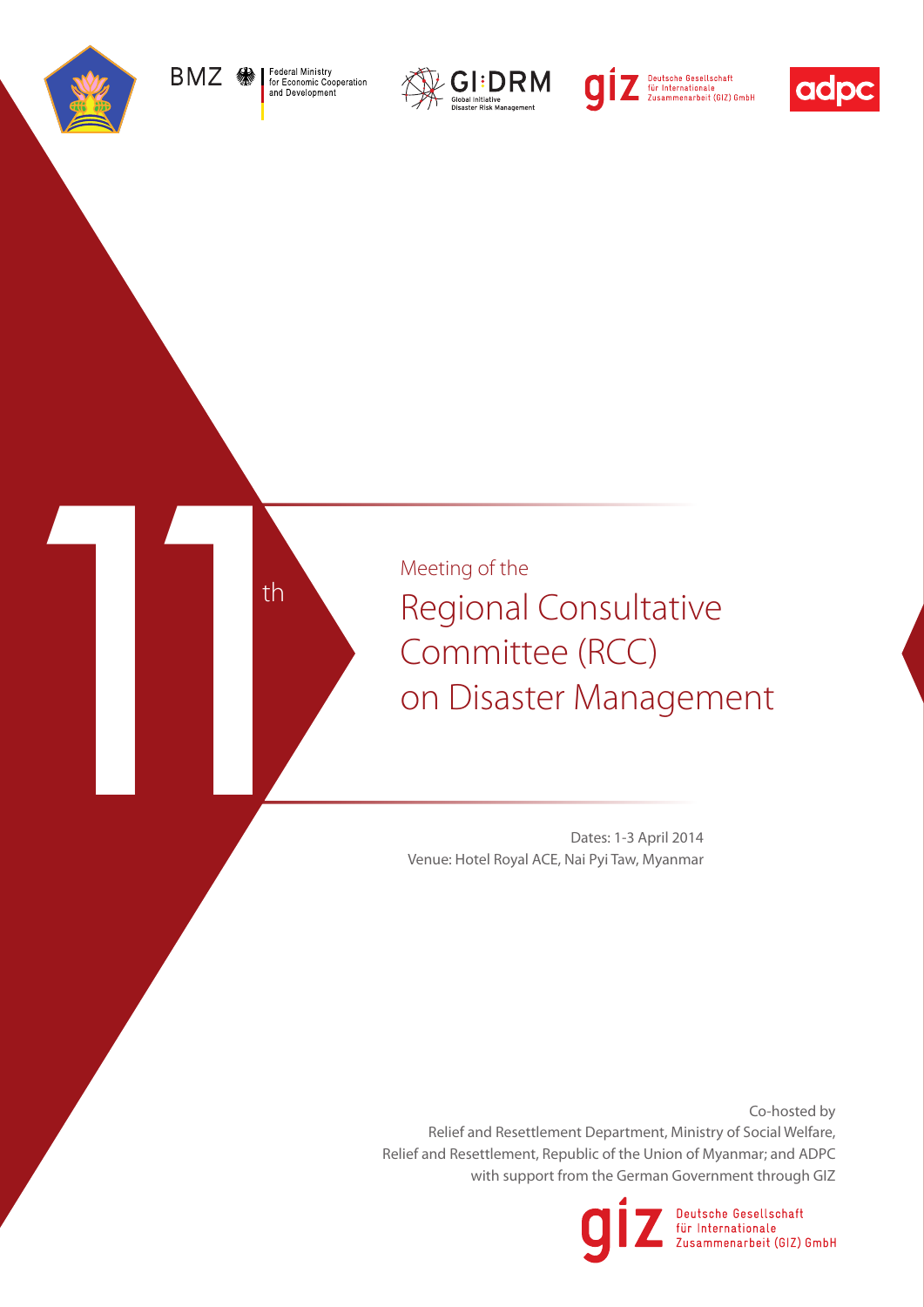

Meeting of the Regional Consultative Committee (RCC)<br>
on Disaster Management

## Overview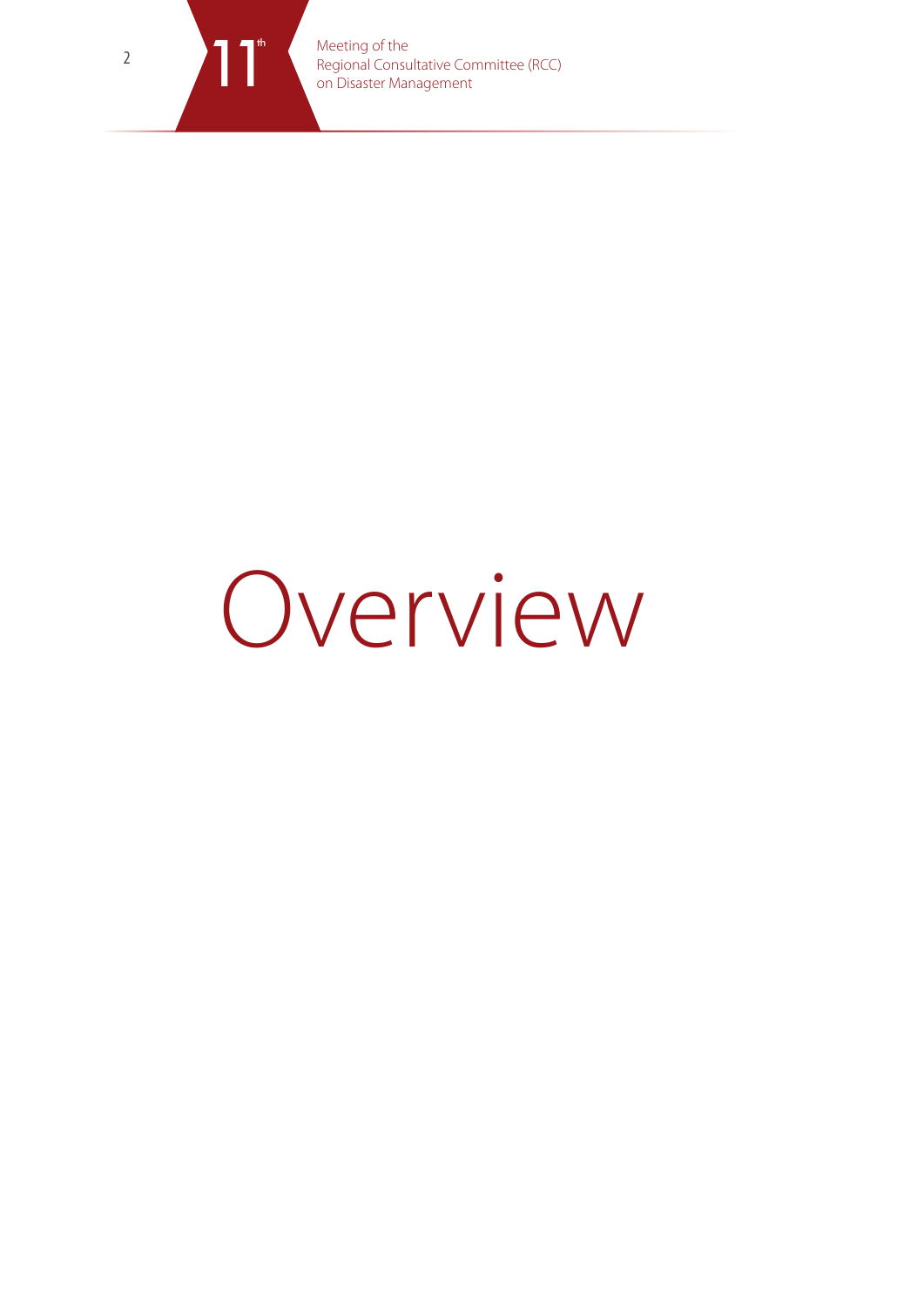## Background

Established in 2000 as one of the first regional dialogue platforms to promote consultation and cooperation on reducing disaster risk, the Regional Consultative Committee (RCC) on Disaster Management promotes peer advocacy and the exchange of experiences in reduction (DRR). Its Secretariat, the Asian Disaster Preparedness Center (ADPC), initiated the committee to bring countries in the Asia-Pacific region together to achieve common goals in DRR, explore ways to transform policies into practice, and promote regional cooperation. More specifically, the RCC's role is to provide a consultative mechanism for:

- Guiding implementation of DRR in the Asia-Pacific region;
- Promoting co-operative DRR programs on a regional and sub-regional basis; and
- Guiding the work of ADPC and its future directions.

RCC plays a pivotal role in supporting the implementation of the Hyogo Framework for Action (HFA) in addition to serving as an important forum for senior government officials in preparing for and following up on the outcomes of the Asian Ministerial Conferences on DRR (AMCDRR) and other significant regional events.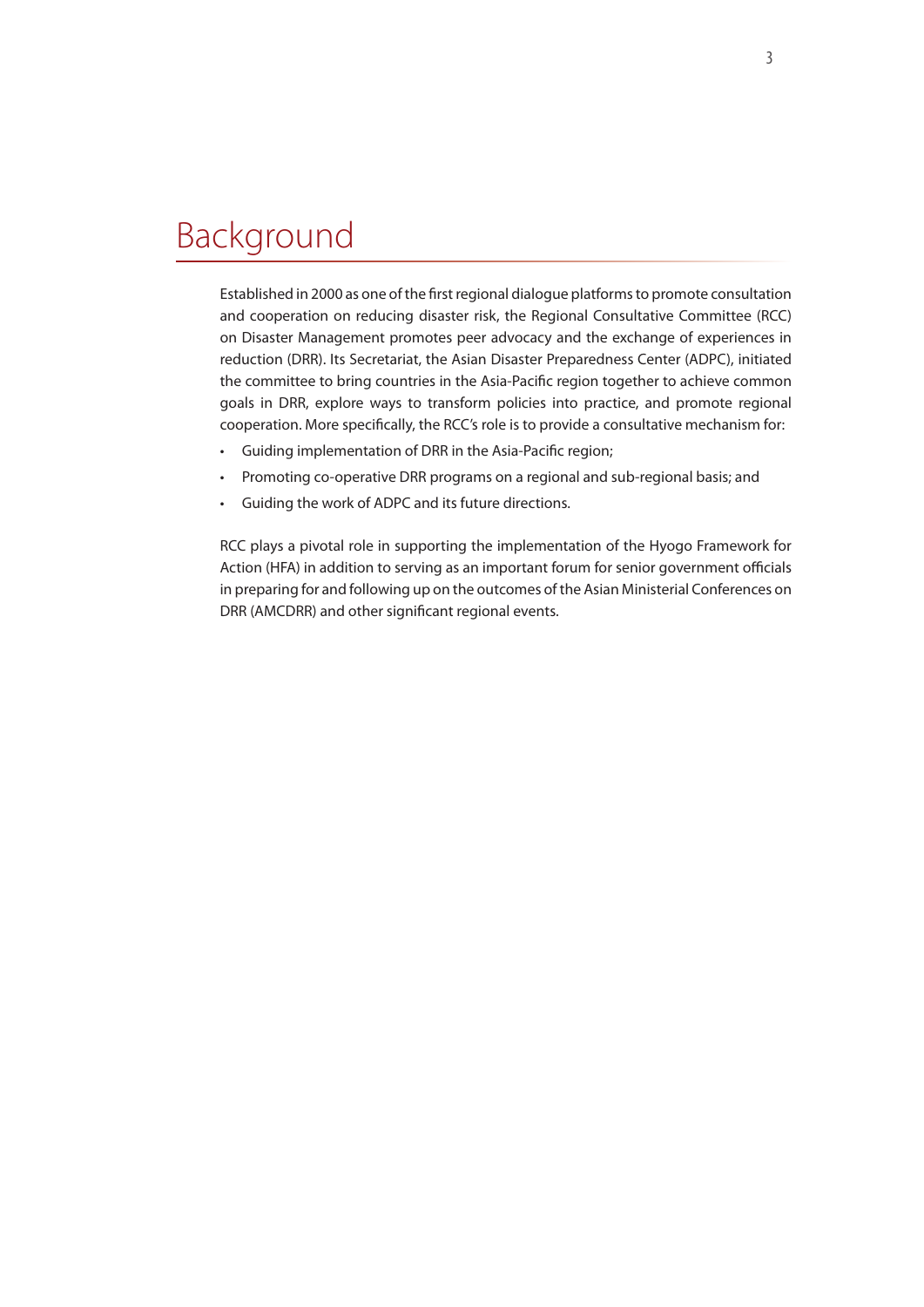Meeting of the Regional Consultative Committee (RCC)<br>on Disaster Management

## Summary of RCC Meetings

To date, there have been ten RCC meetings since the platform launched in 2000.

- The **first meeting** was held in **Bangkok, Thailand** over 20-22 November 2000. It was attended by 17 member countries who endorsed the utility and benefit of the RCC as a useful mechanism for dialogue and exchange and as a means of developing practical cooperative programs between member countries at the regional and subregional levels.
- The **second meeting** was also held in **Bangkok, Thailand**, over 31 October 2 November 2001. The theme of this meeting was flood preparedness and mitigation. It was attended by 16 countrieswho adopted the 'Bangkok Declaration' – a statement prioritizing comprehensive, multi-level DRR.
- The **third meeting** was held in New Delhi, India, over 29-31 October 2002 and focused on drought risk management. It was organized in collaboration with the Government of India, and attended by the Honorable Deputy Prime Minister; H.E. L.K Advani. The meeting demonstrated political will for adopting a proactive and synergetic approach towards DRR.
- The **fourth meeting** was held in **Dhaka, Bangladesh**, over 29-31 March 2004. The meeting's theme was urban disaster risk management. Organized with the support of the Government of Bangladesh, RCC4 served as a preparatory event in Asia for the UN World Conference on Disaster Reduction (WCDR) that took place in 2005. The meeting was graced by the presence of the Honorable President of the People's Republic of Bangladesh.
- The **fifth meeting** took place in Hanoi, Viet Nam over 18-20 May 2005 and the focus was on mainstreaming DRR into development. It was organized with the Government of the Socialist Republic of Vietnam and inaugurated by the Honorable Deputy President H.E. Vu Khoan. The meeting saw the adoption of the Hanoi RCC5 Statement on Mainstreaming DRR into Development in Asian Countries.

th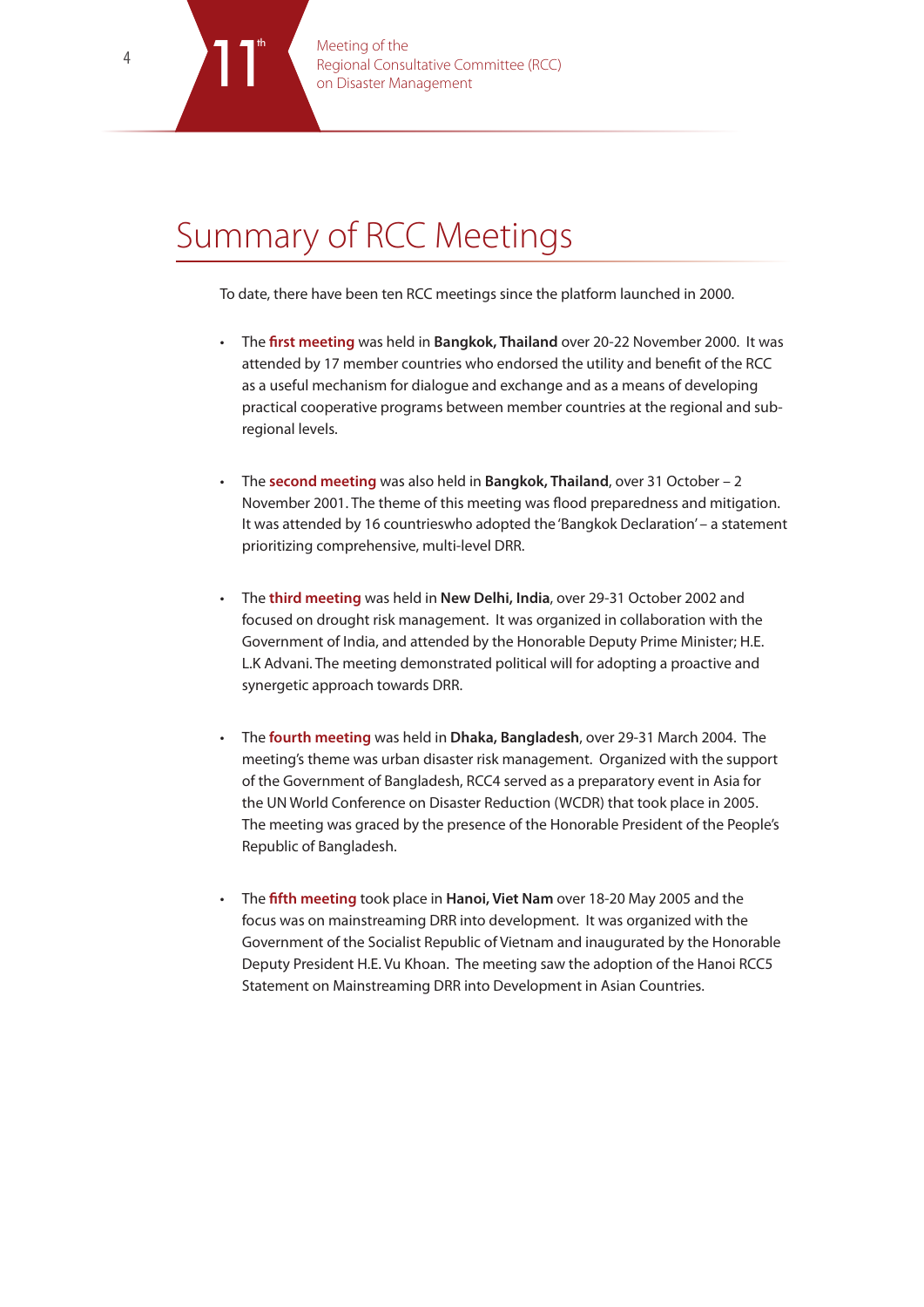- • The **sixth meeting** took place in K**unming, China**, over 9-11 November 2006 in collaboration with the Ministry of Civil Affairs, Government of People's Republic of China. The meeting was honored by a special message from the Vice Premier of the State Council of P.R China, Chairman of National Commission for Disaster Reduction H.E. Hui Liang-Yu.
- • The **seventh meeting** was held in **Colombo, Sri Lanka**, over 8-10 May 2008, and the theme was rights-based community-led DRR. The meeting was supported by the Ministry of Disaster Management and Human Rights, Government of Sri Lanka and graced by the Honorable Minister of Disaster Management and Human Rights H.E. Mr. MahindaSamarasinghe. 28 delegates attended it from 19 RCC member countries.
- • The **eighth meeting** took place in **Manila, Philippines**, over 22-24 February 2010 and focused on community-based DRR. 22 delegates attended it from 17 RCC member countries. Honorable Secretary Norberto B. Gonzales, Department of National Defense, and Chairman, National Disaster Coordinating Council, Government of the Philippines, inaugurated the meeting.
- • The **ninth meeting** took place in **Phnom Penh, Cambodia**, over 28-30 November 2011 and concentrated on linking implementation of DRR and climate change adaptation at the local level. The meeting was held in collaboration with the National Committee on Disaster Management and attended by 22 participants from 16 countries.
- The **tenth meeting** took place in **Ulaanbaatar, Mongolia,** over 25-27 March 2013. The meeting's theme was integrated planning and action for DRR, climate change adaptation and sustainable development at the local level. It was organized in collaboration with the Government of Mongolia through its National Emergency Management Agency (NEMA), and attended by delegates from 16 RCC member countries.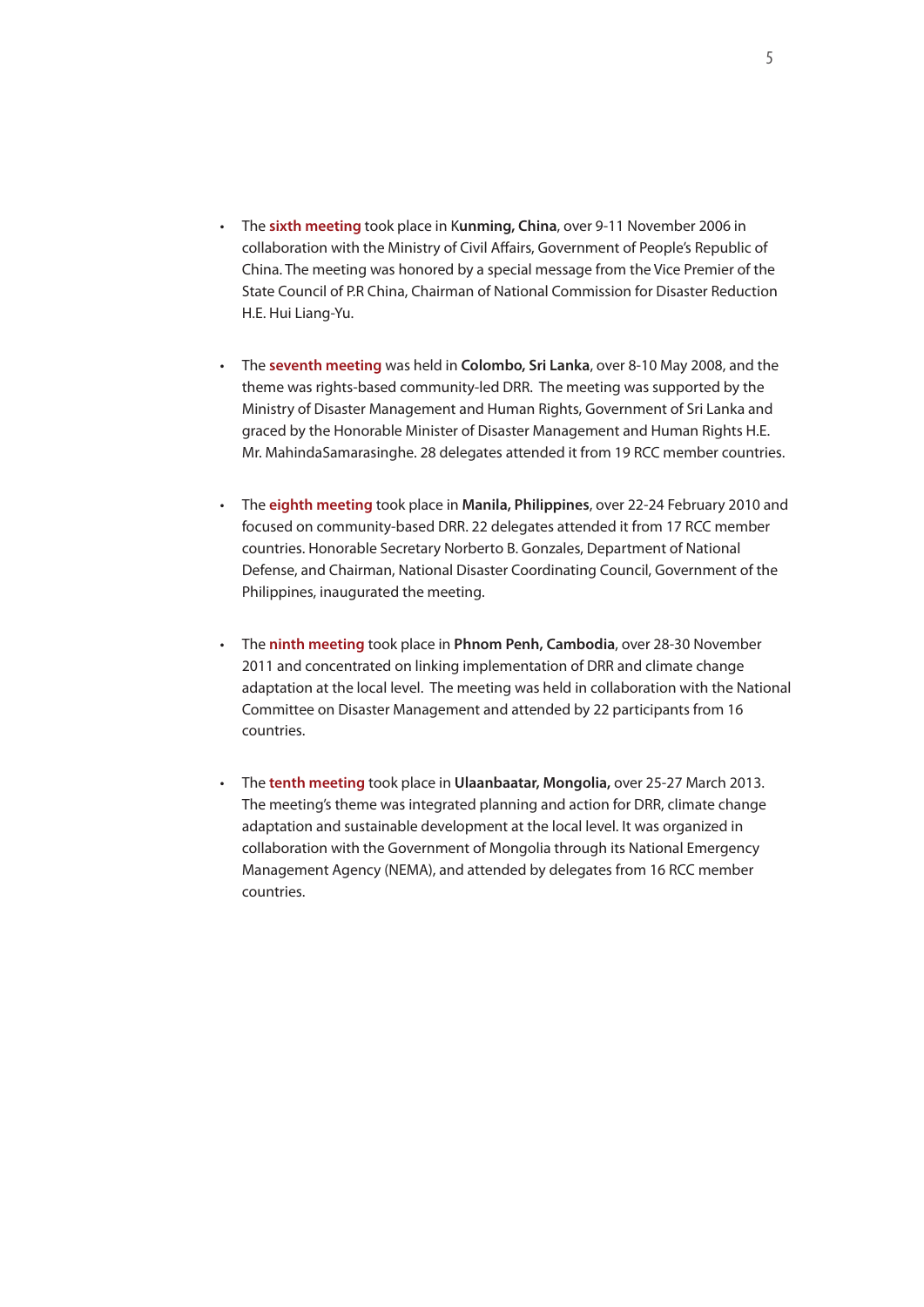

Meeting of the Regional Consultative Committee (RCC)<br>
on Disaster Management

# THE 11TH RCC MEETING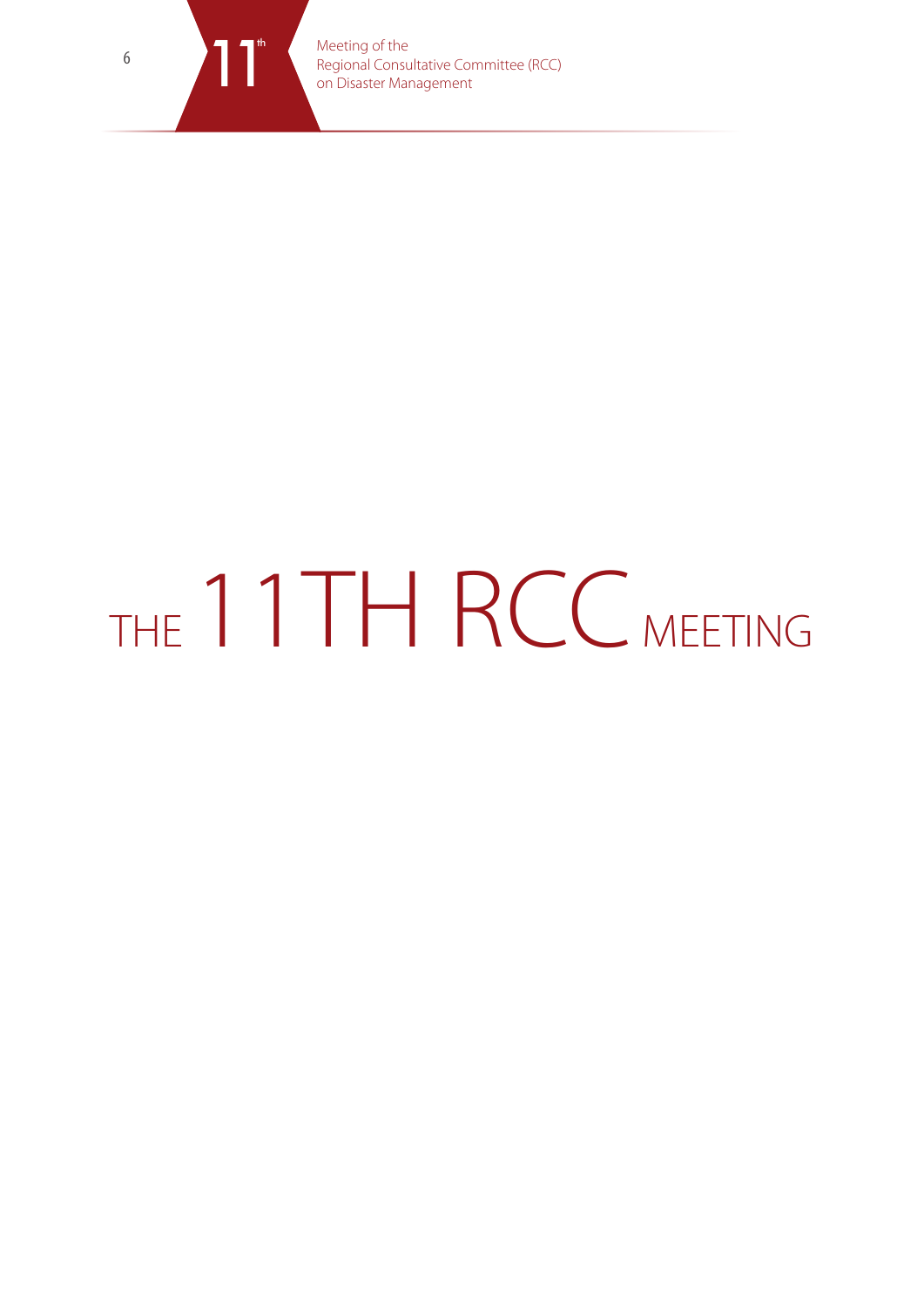### Context

As Asia continues its steady rate of development, new risks are emerging. Many of these stem from the pace and structure of development itself. Increasingly, for example, development is taking place in highly exposed areas such as flood plains and along coastlines. Similarly, growth of populations and settlements can outpace the capacity of governments to provides schools, health clinics, secure electricity, water and sanitation services – the absence of which greatly increases the vulnerability of residents and assets.

In this way, without adequate risk-sensitive planning and implementation, development can exacerbate existing risks and even create new risks. There is a need therefore, across Asia, to ensure that development considers disaster risk and climate change and integrates these considerations into development planning and implementation processes at all levels. This activity, commonly known as mainstreaming, should be systematic, participatory and science-based. Mainstreaming involves the embedding of the stages of the risk management process into the corresponding stages of relevant planning, programming, budgeting and project management processes. This might be land use planning, national socio-economic planning, community planning, slum upgrading, or project screening, for example.

Asia is also a region of coastal cities, many of which are megacities. Conservative projected sea level rises would see vast urban areas submerged, and huge numbers of people displaced and assets threatened. Crops, forests and mineral resources, all vital to many national economies in Asia could be put at risk. However, 60 per cent of the built environment of 2030 has yet to be developed and as such, RCC member countries have a unique opportunity to ensure long-term prosperity by pursuing development which minimizes disaster risk wherever possible. For this, RCC member countries should continue to mainstream DRR into their development frameworks. Within this context, the 11th RCC meeting will seek to transform development through DRR, and thereby contribute to the setting of a safer and a resilient development agenda for Asia.

RCC is also a unique platform where ADPC, together with other agencies including ESCAP and UNISDR, assist member countries to prepare for HFA2, the post-2015 development agenda and global climate change adaptations arrangements.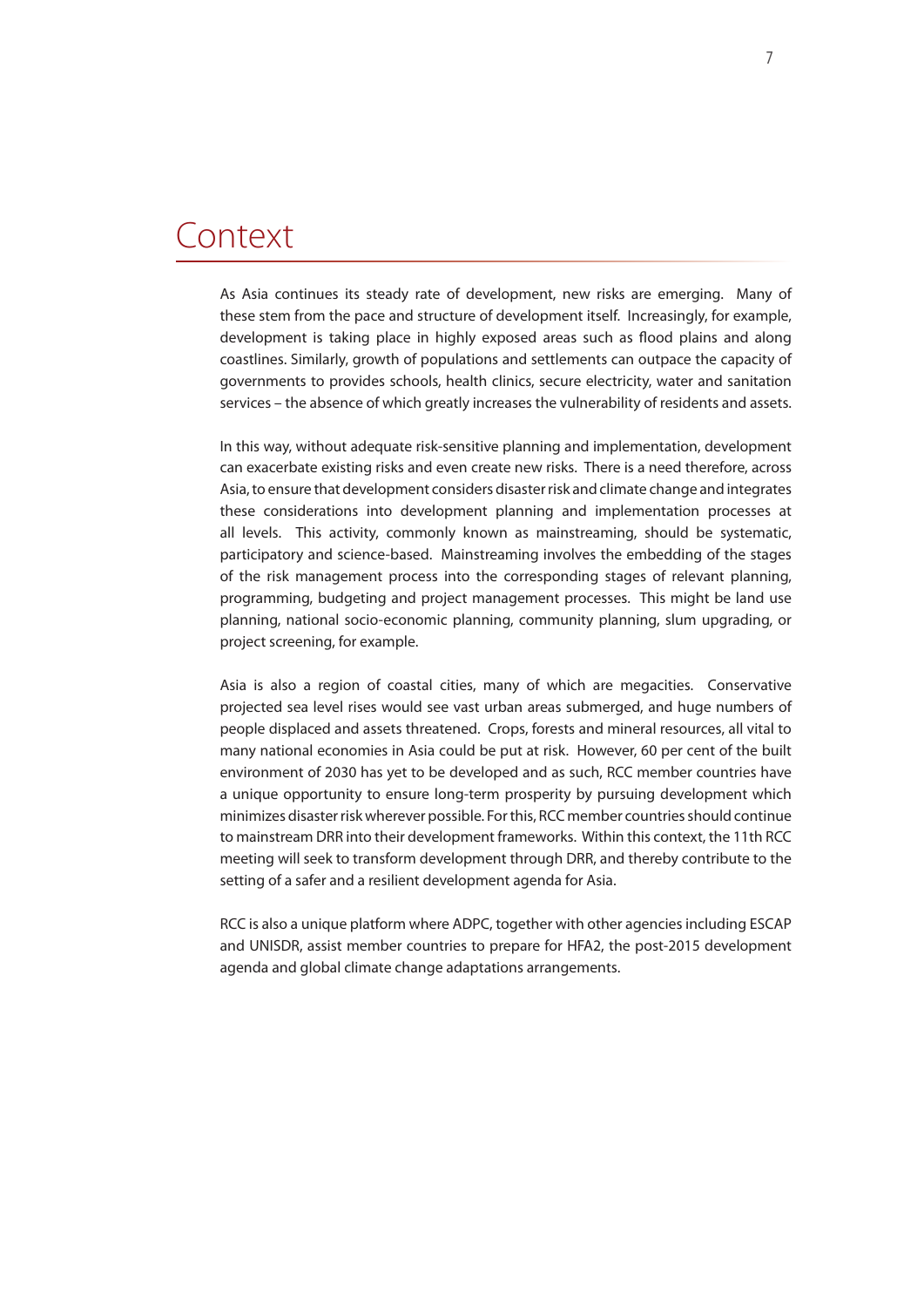## **Objectives**

th

Given the need to reduce disaster risk and transform development, the 11th RCC will aim to:

- Take stock of mainstreaming initiatives deployed by RCC member countries;
- Evaluate and review the impact of such initiatives on development;
- Set forth a program for mainstreaming DRR and transforming development in Asia over the 2015 – 2025 period;
- • Provide information on the interlinked processes of the post-2015 development agenda, the post-2015 Hyogo Framework for Action and climate change adaptation, in order to prepare countries' positions for enhanced synergy and synchronization of these global frameworks.

## Thematic Focus

The overarching theme of the 11th RCC is Reducing Disaster Risk and Transforming Development. The theme will generate concrete directions for future mainstreaming based on the experience of RCC member countries.

Within this overarching theme, the following sub-themes have been identified:

**• Achieving mainstreaming by using risk information to transform development policy, planning and institutions**

Risk information and assessments are essential elements for formulating resilient development plans and policies. Governments in the region have experienced successfully using risk information and applying risk assessments during different planning processes. When risk science and policy needs are properly correlated, important synergies and advantages can be reaped.

However, further progress is required, specifically in terms of institutional arrangement and capacity. Who should be responsible for the uptake of risk information into development processes, and how should these institutions go about it?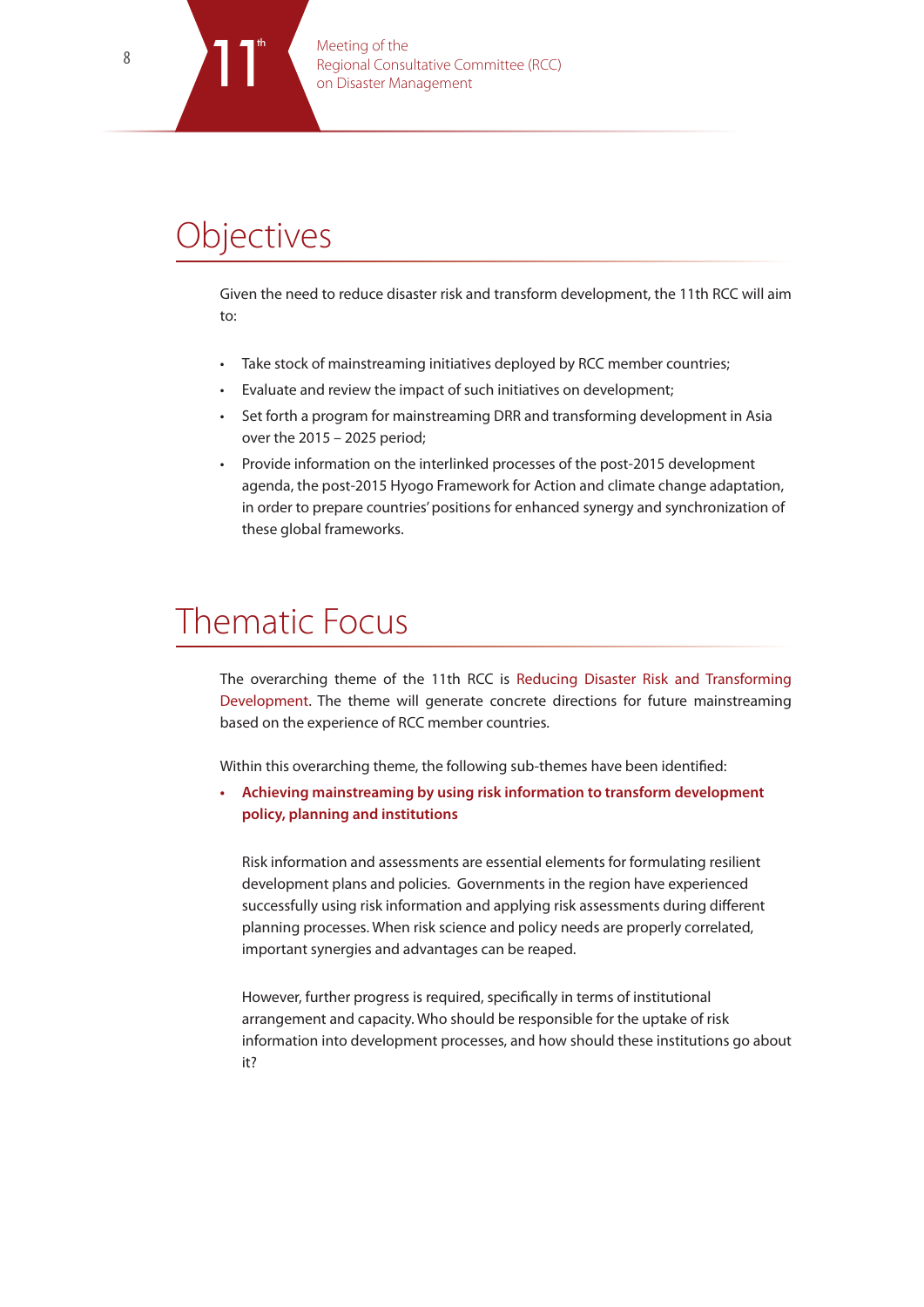Under this subtheme:

- • An RCC member state will present on its experience using risk information as part of the development process. Presentations will seek to move beyond generic challenges and successes, and look into the specific issues encountered when mainstreaming risk information or risk assessment results into development planning processes at national or sub-national levels.
- Based on its regional experience, ADPC will present an overview of specific challenges in producing 'policy-friendly' risk information, and ways to work around these for effective mainstreaming of risk information.

#### **• Striving for impact through improved monitoring and reflective practices on mainstreaming**

Too often, governments find it difficult to have clarity and effectiveness in monitoring and review of mainstreaming. In part, this is a result of a separation of DRR and development instruments and associated indicators for monitoring. Given increasingly rapid development and growth across the region, governments need to attain higher levels of impact and effectiveness through their mainstreaming initiatives. To what extent can this be achieved and how far can governments go?

#### Under this subtheme:

- Selected RCC member countries will present on experiences, lessons learned and best practices for effective mainstreaming initiatives, highlighting key components for increased implementation.
- ADPC will present the results of its regional research into best practices for mainstreaming and institutional arrangements best suited to support this work.

#### **• Gearing regional efforts towards mainstreaming and transforming the post-2015 development agenda**

With a number of regional DRR programs concluding in 2015, there is a growing need to identify key interventions for a post-2015 mainstreaming agenda in Asia. Firstly, the RCC's Mainstreaming DRR into Development program, launched at the 2005 RCC meeting, concludes in 2015. Secondly, UNISDR's HFA will be renewed in September 2015, and the new phase of the HFA is expected to include a central component dedicated to mainstreaming DRR. Both mainstreaming agendas are informed by national mainstreaming needs.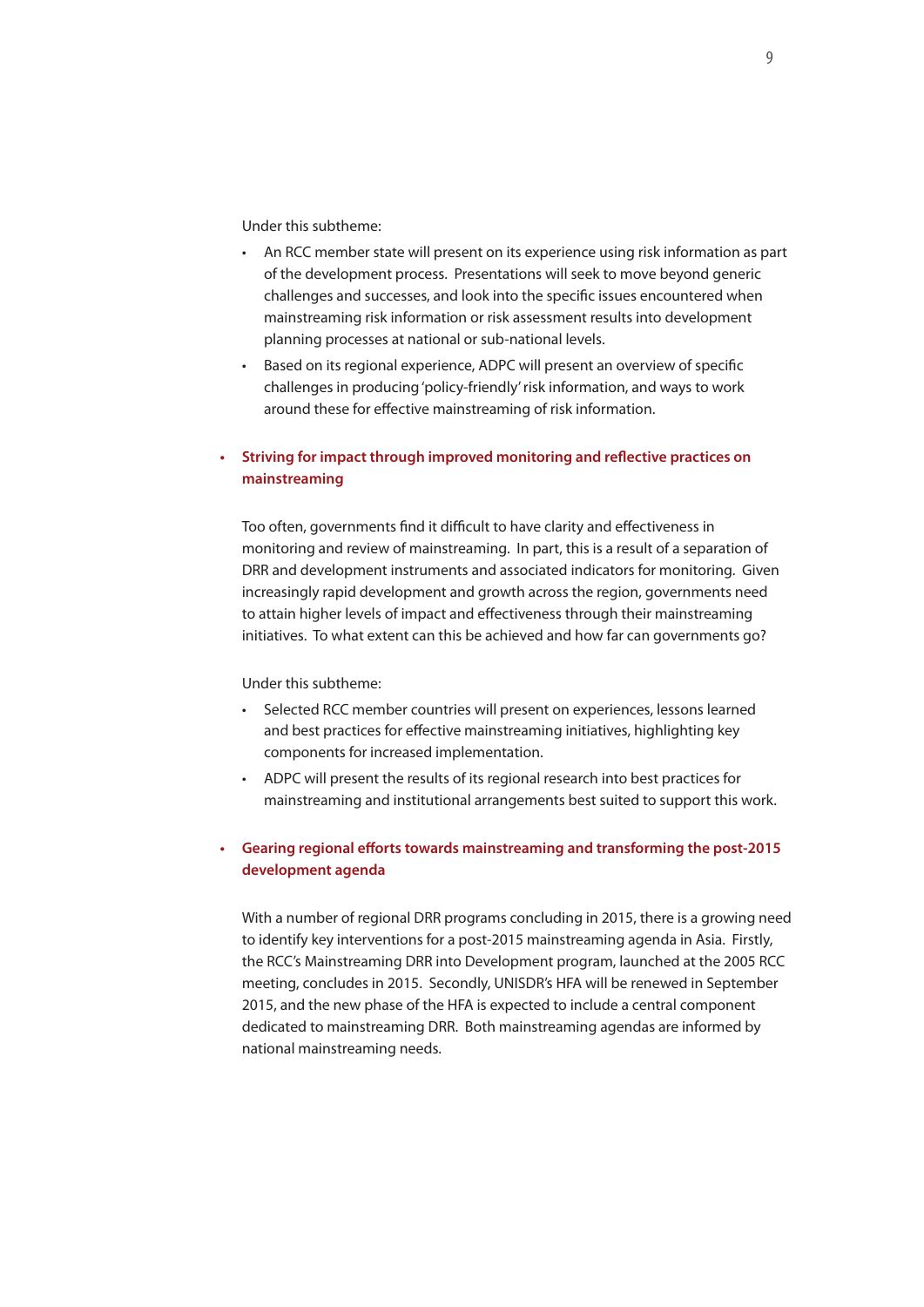Under this subtheme:

th

- • Selected RCC member countries will present suggestions, expectations and recommendations for future initiatives for mainstreaming disaster risk reduction and climate change adaptation into development in Asia.
- • Updates on regional consultations for HFA2 'Key Area 2'focusing on mainstreaming will be shared.
- • ESCAP, ODI, UNISDR and ADPC will jointly brief member countries on the regional context, roadmap and key negotiating strategies to advocate their countries' position in the policy forums for the HFA2 and post-2015 development agenda.

## Expected Outputs

Based on these sub-themes, the 11th RCC would aim to provide the following outputs:

- • A declaration of renewed commitment to mainstreaming DRR into development in order to reduce underlying risk drivers;
- • A statement of the way forward for mainstreaming in Asia. It may contain statements of recommendations for each sub-theme identified above. Such statements could be formulated in the RCC meeting and submitted formally at the 6th AMCDRR and the WCDRR.
- An outline for an RCC mainstreaming program to replace the current MDRD Program, expected to conclude in 2015. The new program should be closely aligned with the HFA2 mainstreaming provisions.
- Briefing on DRR in the context of the HFA2 and the post-2015 development agenda.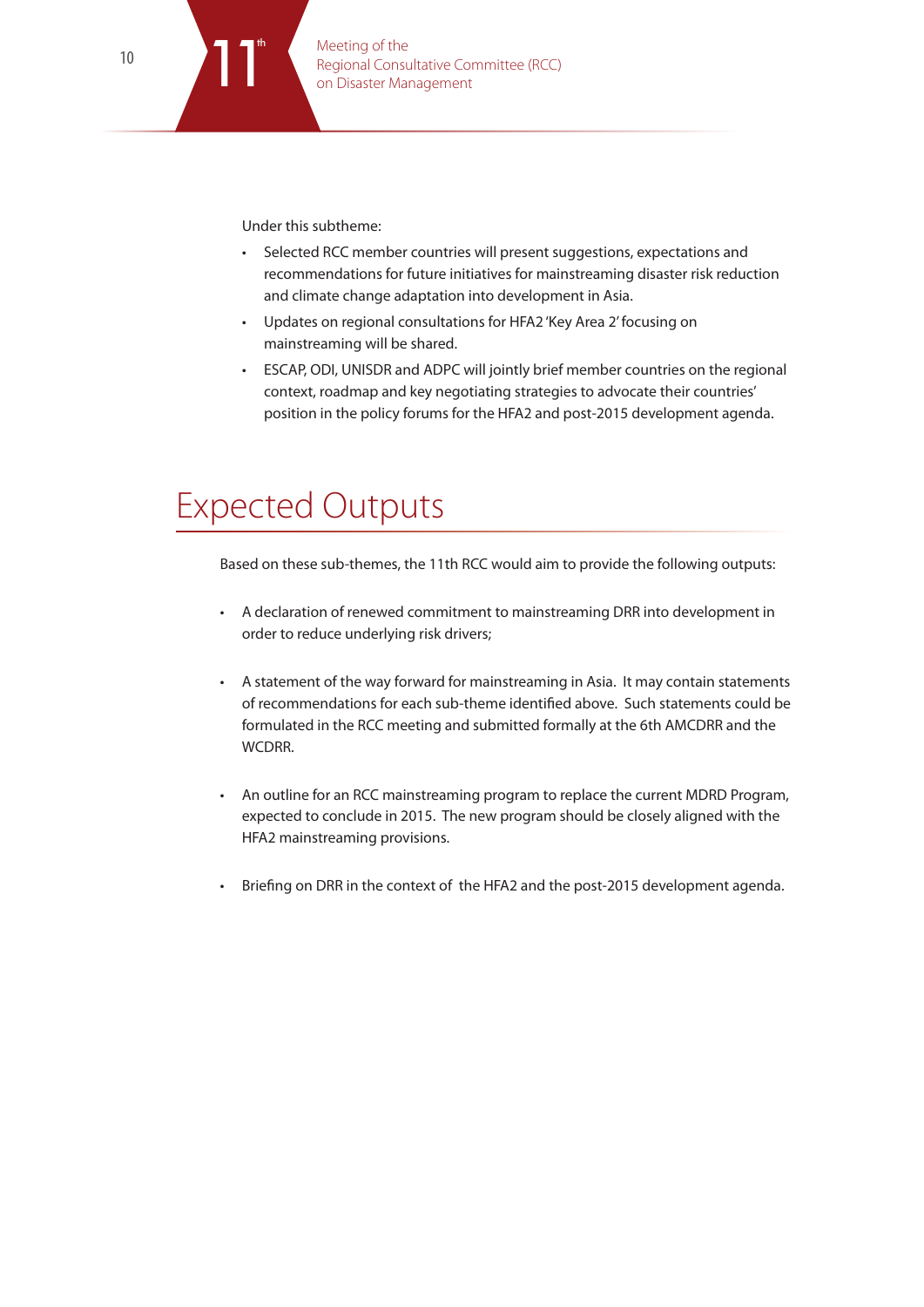## Contributions of the 11th RCC Meeting to DRR in the Asia-Pacific region

It is expected that the 11th RCC will contribute to the advancement of DRR in the Asia-Pacific region in terms of the following:

#### **• Contributions to post-2015 framework for DRR**

The 11th RCC will contribute to the post-2015 framework for DRR through statements of recommendation, which specifically address essential mainstreaming components required of the HFA2, and related documentation.

#### **• Contributions to post-2015 development agenda**

Owing to the thematic and technical confluence as well as the temporal opportunity of the DRR and development agendas in the post-2015 period, statements of recommendation by the RCC for mainstreaming can also contribute to ongoing discussions by relevant parties of the post-2015 development agenda.

#### **• Contributions to regional events**

The 11th RCC will generate content that can be presented at the 6th AMCDRR – including the statements of recommendation, and the MDRD research study findings.

#### **• Contributions to RCC member countries**

The RCC serves its member countries as a platform for dialogue and information sharing on the subject of DRR in Asia. The 11th RCC will continue this by fostering the sharing of experiences on the theme and sub-themes outlined above. Similarly, the 11th RCC allows member countries an opportunity to participate in setting the long-term post-2015 DRR and development agendas for the Asia-Pacific region. The 11th RCC will also support member countries by building their knowledge and capacity for effective negotiation of their DRR agenda in the HFA2 and post-2015 development policy forums.